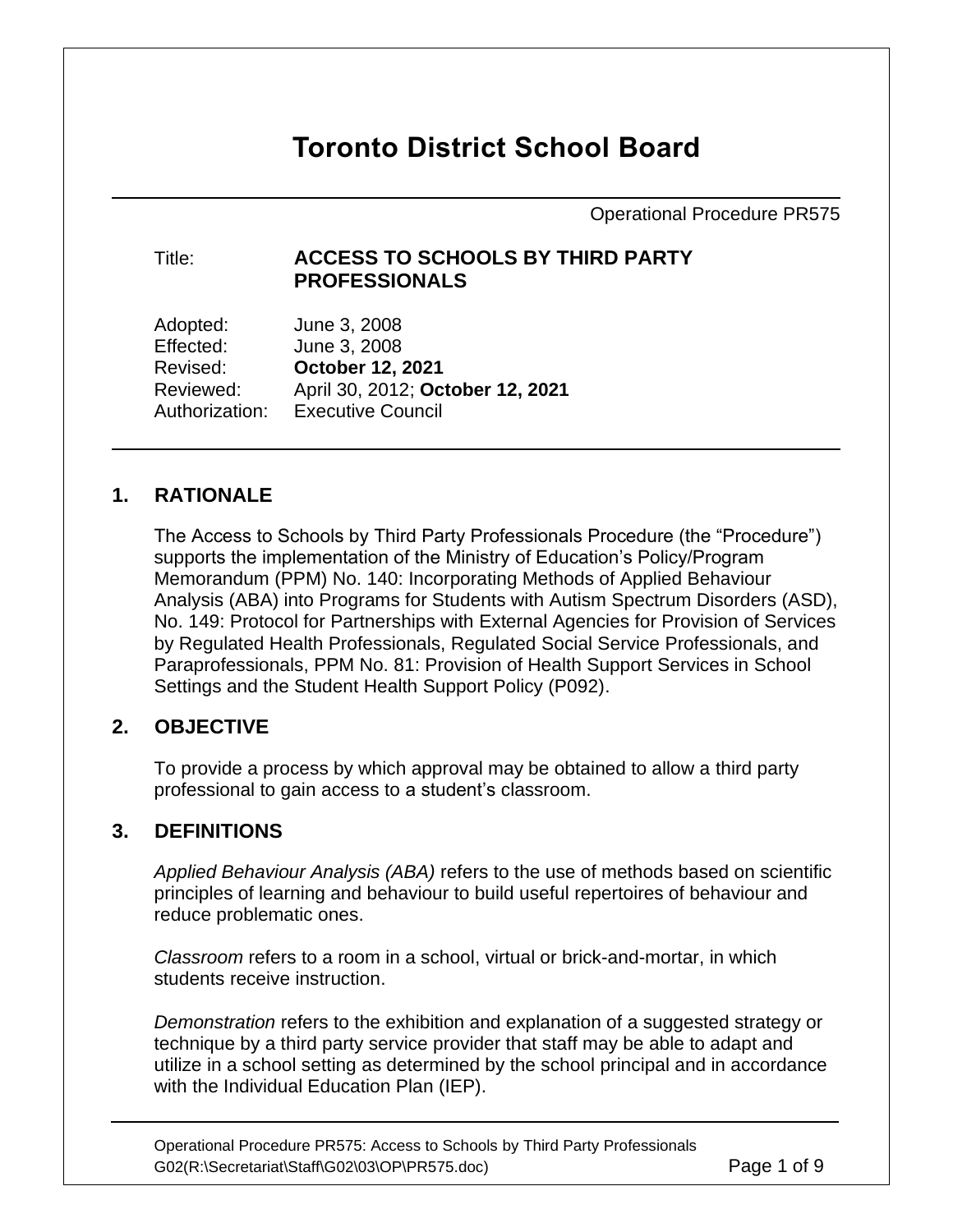*Direct therapy* refers to the treatment of disease or of any physical or mental disorder by medical or physical means, usually excluding surgery.

*Individual Education Plan (IEP)* refers to a written plan describing the Special Education program and/or services required by a particular student. It identifies learning expectations that are modified from, or alternative to, the expectations given in the curriculum policy document for the appropriate grade and subject or course, and/or any accommodations and Special Education services needed to assist the student in achieving their learning expectations.

*Local Health Integration Network (LHIN)* refers to crown agencies established by the Government of Ontario that plan, coordinate, integrate and fund health and social support services to individuals of all ages (in their home and school).

*Observation* refers to a third party service provider's examination and assessment of a student in a school setting for the sole purpose of assisting Board staff to provide a supportive learning environment.

*Ontario Autism Program (OAP)* refers to a provincial program that provides services and supports for children and youth who have been diagnosed with autism spectrum disorder (ASD) by a qualified professional. Children and youth are eligible until the age of 18.

*Parent* refers to the natural or adoptive parent(s) or legal guardian(s) of a student.

*Third party professionals* refers to professionals and paraprofessionals who are not employees of the Board and who are in the fields of medical, mental health and/or social service and may include but are not limited to: audiologists, psychologists, occupational therapists, physiotherapists, social workers, speech-language pathologists, ABA/IBI therapists who deliver evidence-based behavioural services and are supervised by a clinical supervisor that meets the Ontario Autism Program qualification requirements as set by the Ministry of Children, Community and Social Services, and other regulated professionals and/or paraprofessionals who are deemed essential by TDSB for the delivery of programs and services for students with special education needs.

## **4. RESPONSIBILITY**

Associate Director, Leadership, Learning and School Improvement and System Superintendent, Special Education and Inclusion

## **5. APPLICATION AND SCOPE**

This Procedure applies to all TDSB staff, students, parents/guardians, and third party professionals who request access to TDSB classrooms.

Operational Procedure PR575: Access to Schools by Third Party Professionals G02(R:\Secretariat\Staff\G02\03\OP\PR575.doc) Page 2 of 9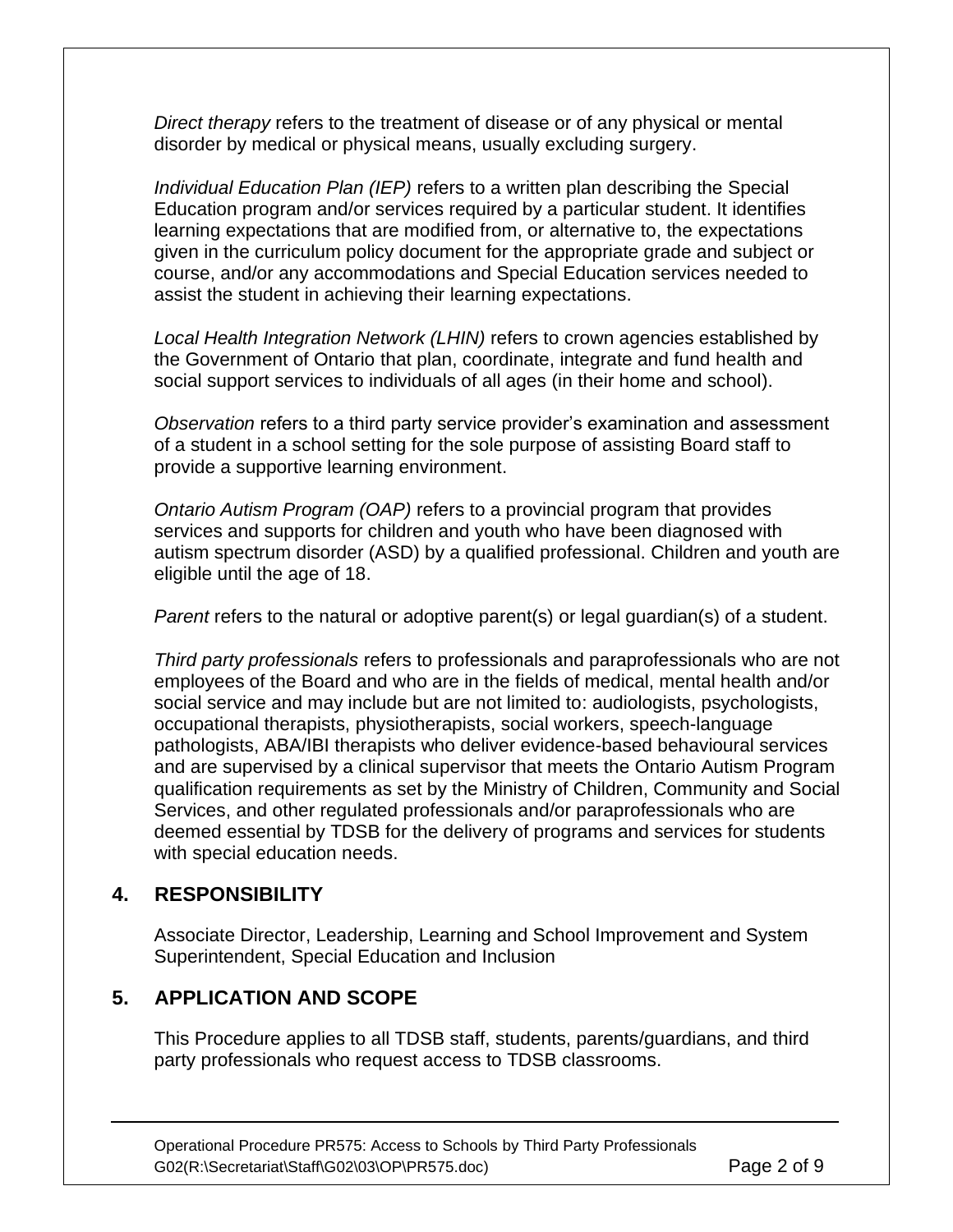## **6. PROCEDURES**

## **6.1. General Requirements**

- Observation of students in the classroom instructional setting is often deemed to be a key component of assessment for learning and assessment as learning.
- $6.1.2.$ Third party observations and the assessments and reports that follow are potentially of great benefit to the student, staff, and school.
- $6.1.3.$ School principals will comply with their responsibilities under the *Education Act* to ensure that anyone coming into direct contact with students at any school holds the appropriate professional qualifications and satisfies the requirements of the Board's Police Reference Checks Protocol. This protocol requires that any visitor or service provider to a classroom or school on a regular, ongoing basis must have a police reference check. (Not applicable in most situations involving demonstration or observation by third party professionals since visits are to be limited and not regular and ongoing. For more information about police reference checks contact [416-393-0759] or by email at [policereferencecheckoffice@tdsb.on.ca\)](mailto:policereferencecheckoffice@tdsb.on.ca).
- $6.1.4.$ The presence of a third party professional will not be permitted to interfere with the Board's obligation to comply with the minimum instructional day requirements of Ontario Regulation 298, s. 3(1).
- $6.1.5.$ The school principal and staff will ensure that no video or audio taping of students or staff is carried out by the third party professional in order to protect the confidentiality of personal information of students and staff in accordance with the *Education Act*, the *Municipal Freedom of Information and Protection of Privacy Act* and TDSB's Freedom of Information and Protection of Privacy Policy (P094).
- $6.1.6.$ The main purpose of classroom instructional settings is to serve the best educational interests of all students, and therefore the presence of a third party professional will not be allowed to detrimentally affect the provision of education to other students in the instructional setting.
- $6.1.7$ There is obligation under various collective agreements to which the Board is party, to not allow third party professionals to engage in the work of any bargaining unit where that would contravene a collective agreement. Upon receiving access requests, principals must ensure that the request does not include a duplication of work done by TDSB Professional Support Services.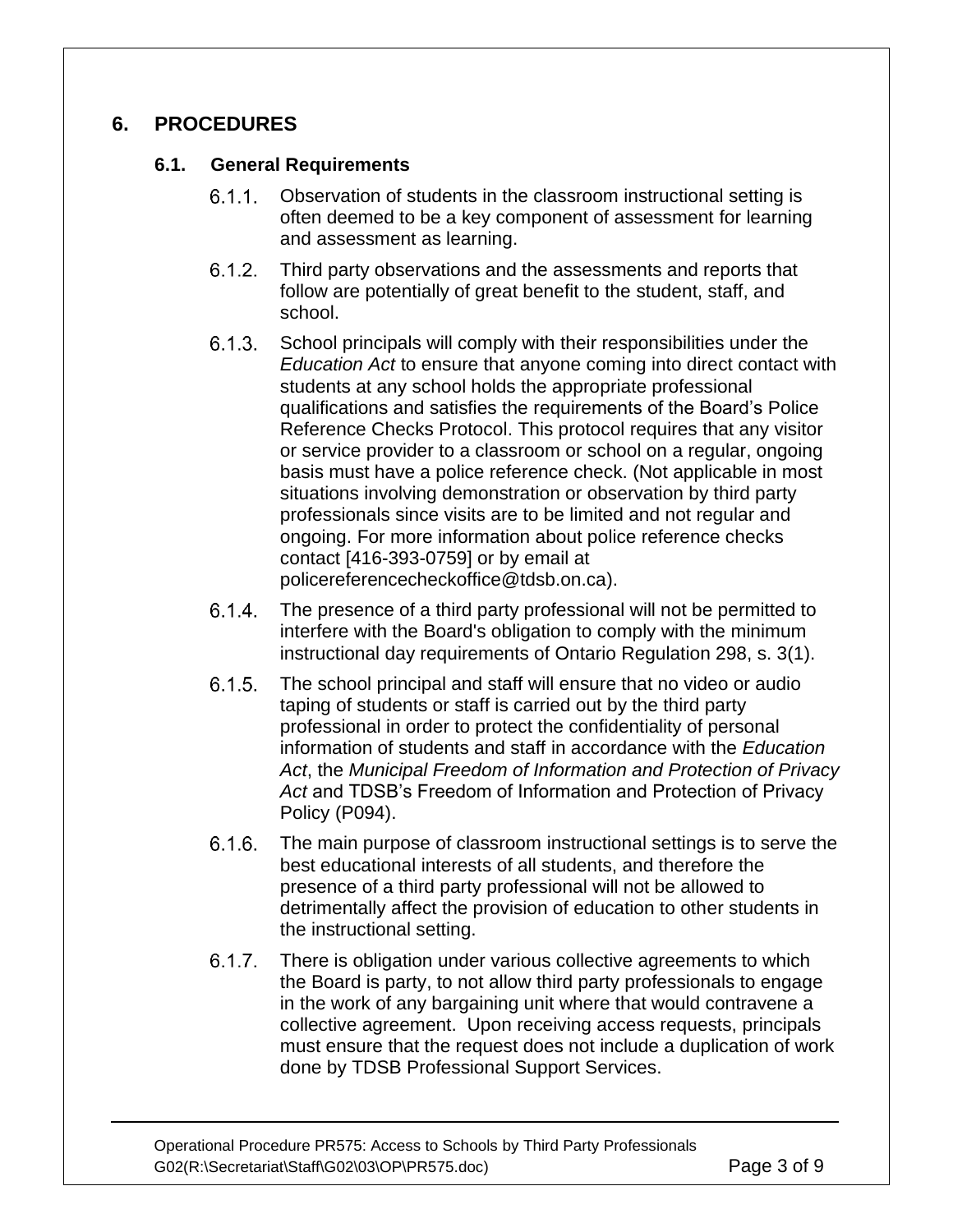- $6.1.8.$ Direct therapy to students will not be provided in the classroom, except as provided by Local Health Integration Networks (LHIN) as per PPM 81.
- $6.1.9.$ The presence of a third party professional will comply with provisions under Ontario Regulation 474/00. Board property is publicly funded teaching/learning venues for the use of students and staff. Accordingly, Board properties are not appropriate locations for the regular or routine conduct of private professional practice or for the transacting of business by private professionals.

#### **6.2. Process for Parents Making a Request for Third Party Professional Access to the School**

 $6.2.1.$ The parent shall provide a written request to the principal at least two weeks prior to the proposed visit to allow a third party professional into the school for the purpose of observing their child/student and/or making recommendations to the principal for the purpose of supporting the educational needs of the child/student.

> The written request shall include an outline from the third party professional which describes the purpose of the proposed visit(s), the nature of activities to be observed, and the timing and frequency of visits.

- $6.2.2.$ Visits should be limited in number and duration to avoid disruption while still allowing for required information to be acquired and/or shared.
- $6.2.3.$ The principal will consult with the parents/guardians, student and the affected teacher to determine the advisability and potential timing of the visit.
- $6.2.4.$ The principal will consult with the superintendent of education (or designate) before granting, denying or revoking a request made under section 6.2. Advice and/or clarification can also be sought from the Centrally Assigned Principal of Special Education and Inclusion or the Professional Support Services Manager. Factors to consider when deciding to grant or deny any such request may include but are not limited to:
	- (a) number of third party professionals requested per classroom
	- (b) proposed frequency of visits
	- (c) disruption of other students/programs
	- (d) perceived value to student in question
	- (e) student and staff safety
	- (f) *Municipal Freedom of Information and Protection of Privacy Act* (MFIPPA), *Education Act* and other privacy concerns

Operational Procedure PR575: Access to Schools by Third Party Professionals G02(R:\Secretariat\Staff\G02\03\OP\PR575.doc) Page 4 of 9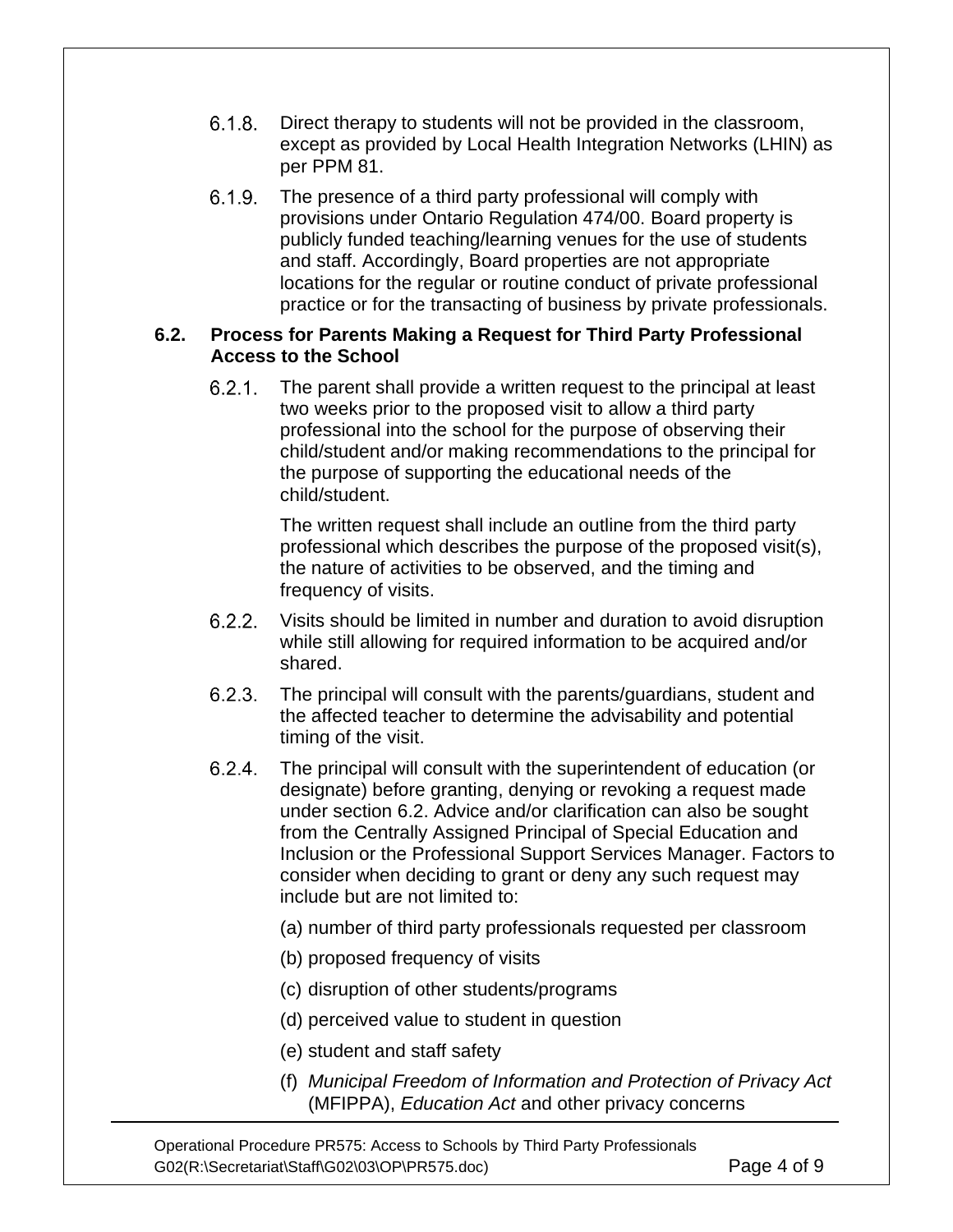- (g) presence or lack of required Informed Consents and/or signed releases
- (h) purpose of the visit
- $6.2.5.$ Should the principal, after consultation with the teacher and the appropriate Superintendent, decide to grant the request, an Agreement to Allow Access to a Third Party Professional (Form 575A) will be completed by the principal and signed by all parties. Signatories to the Agreement will be the principal for the Board, the parent(s) and the third party professional.
- $6.2.6$ The third party professional will provide a current police reference check (see 6.1.3.) and documentation of appropriate professional liability insurance. They will also confirm on Form 575A that they are a member in good standing of the college or other organization governing their profession (e.g., Psychologist, Physiotherapist, etc.).
- $6.2.7$ . Should a meeting be deemed appropriate by the principal between school and/or central staff and the third party professional, the requesting principal or vice principal will attend the meeting.
- $6.2.8$ Recommendations given by the third party professional will be considered (by the principal) for inclusion in the student's Individual Education Plan (IEP).

## **6.3. Process for External Partners to Access Schools**

- $6.3.1.$ Supplemental support services external partners must meet the same criteria as all external partnerships (see Educational Programming Partnership Criteria [PR700]). These services may provide assessment, treatment, counselling, and/or therapy activities that are unique and distinctly different than those activities implemented by TDSB Professional Support Services staff. Supplemental support services partnerships must respect the Board's collective agreements with unionized staff. The services provided by external providers must not be in conflict with provisions of collective agreements with Board staff (e.g., CUPE, OSSTF, PSSP and ETFO). Agreements outline work that is done in complement to, not in duplication of the work done by the TDSB Professional Support Services staff.
- $6.3.2.$ The Senior Manager of Professional Support Services reviews and advises on all supplemental support services proposals and agreements. Managers of Psychological Services, Social Work and Attendance Services, Occupational Therapy and Physiotherapy Services, Speech-Language Pathology Services, and Child and Youth Services are named as the primary TDSB contact on partnership agreements. They also consult with principals regarding issues of professional conduct, service delivery, and quality

Operational Procedure PR575: Access to Schools by Third Party Professionals G02(R:\Secretariat\Staff\G02\03\OP\PR575.doc) Page 5 of 9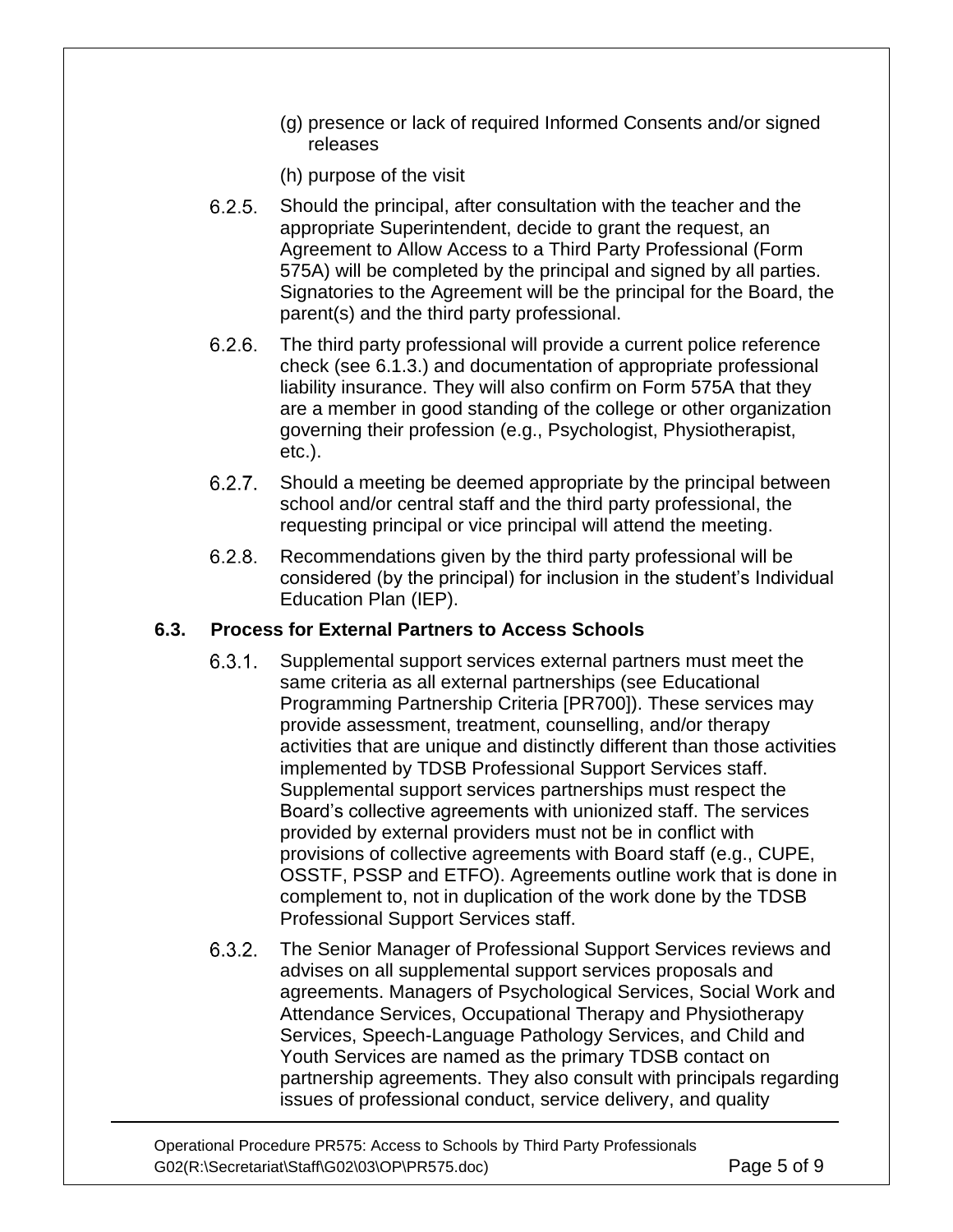assurance of the Supplemental Support Services Partnership Agreements/Memorandums of Understanding.

- $6.3.3.$ All external programs or services delivering supplemental support services require:
	- (a) An Agency Consent Form from the external provider that must be completed and signed by the parent/guardian for student participation. This is submitted to the principal and filed in the Ontario Student Record.
	- (b) Consent to Release Confidential Information to permit the exchange of information between the Board and the external provider that must be completed and submitted to the principal for filing in the Ontario Student Record.

## **7. EVALUATION**

This Procedure will be reviewed and amended, as required. At a minimum, it will be reviewed every four (4) years.

## **8. APPENDICES**

• Appendix A: Form 575A – Agreement to Allow Access to Third Party **Professional** 

## **9. REFERENCE DOCUMENTS**

**Legislation** 

- *Education Act*
- *Municipal Freedom of Information and Protection of Privacy Act*
- Ontario Regulation 298: Operation of Schools General
- Ontario Regulation 474/00: Access to School Premises

**Policies** 

- Freedom of Information and Protection of Privacy Policy (P094)
- Student Health Support Policy (P092)

**Procedures** 

• Educational Programming Partnership Criteria (PR700)

Other Documents:

- Ministry of Education, Policy/Program Memoranda No. 140: Incorporating Methods of Applied Behaviour Analysis (ABA) into Programs for Students with Autism Spectrum Disorders (ASD)
- Ministry of Education, Policy/Program Memoranda No. 149: Protocol for Partnerships with External Agencies for Provision of Services by Regulated

Operational Procedure PR575: Access to Schools by Third Party Professionals G02(R:\Secretariat\Staff\G02\03\OP\PR575.doc) Page 6 of 9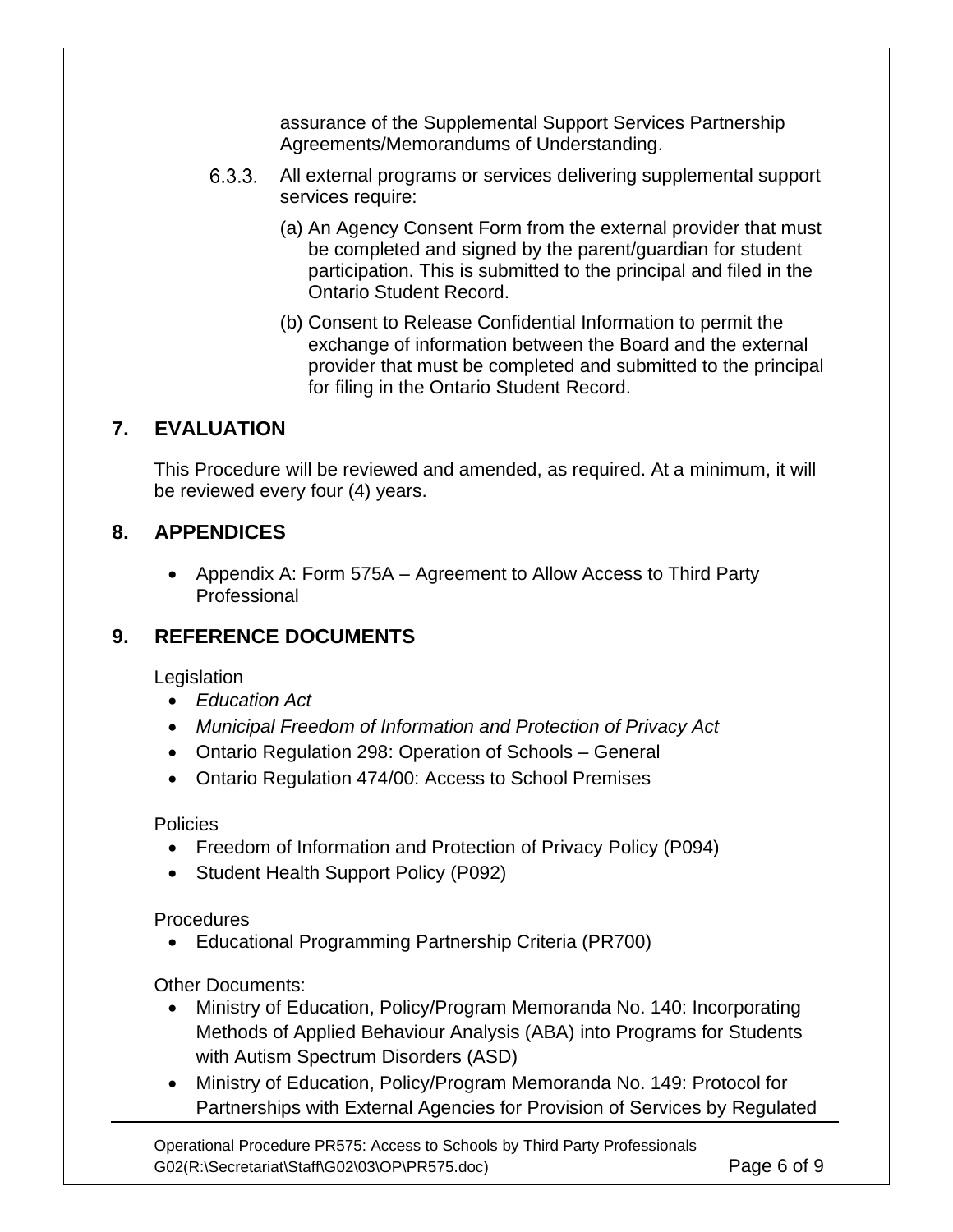Health Professionals, Regulated Social Service Professionals, and Paraprofessionals

• Ministry of Education, Policy/Program Memoranda No. 81: Provision of Health Support Services in School Settings

Operational Procedure PR575: Access to Schools by Third Party Professionals G02(R:\Secretariat\Staff\G02\03\OP\PR575.doc) Page 7 of 9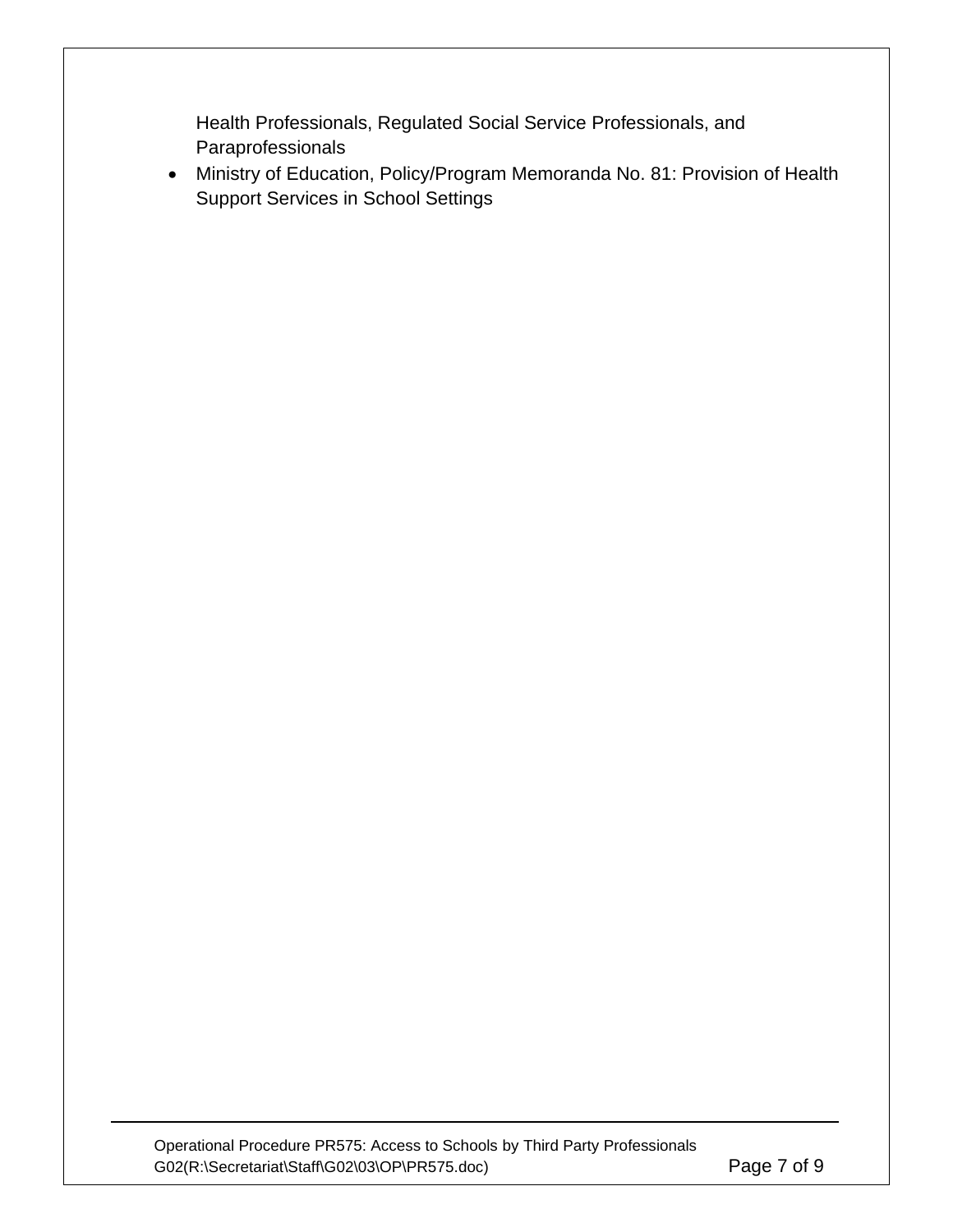

#### **AGREEMENT TO ALLOW ACCESS TO A THIRD PARTY PROFESSIONAL** *(To be completed by the school principal or designate)*

This agreement is between the following parties:

#### **Toronto District School Board (the Board)**

and

Parent(s)/Guardian(s)

and

Third Party Professional

#### **Purpose**

|  |  |  |  | This agreement is designed to outline the terms and conditions under which the Third Party is |
|--|--|--|--|-----------------------------------------------------------------------------------------------|
|  |  |  |  |                                                                                               |

allowed to enter the premises of \_\_\_\_\_\_\_\_\_\_\_\_\_\_\_\_\_\_\_\_\_\_\_\_\_\_\_\_\_\_\_\_\_(the School) to conduct

observations of the following student: . . By signing this

agreement, all parties agree to abide by the terms and conditions contained herein.

#### **Terms and Conditions**

The Board agrees to allow the Third Party to be present in the School under the following terms and conditions:

- 1. Any visits by the third party are exclusively for the following purpose(s): (state clearly the purpose(s) and the nature of activities to be observed)
- 2. The Third Party will consult with the Principal and appropriate School staff as to dates, times, frequency, location, and duration of any/all visits. (submit in writing)
- 3. The Third Party will attend only as agreed in Item 2.
- 4. Any deviation from the schedule agreed upon in Item 2 must be cleared by the Principal and staff ahead of time.
- 5. The Third Party will follow Board/School protocols for school visitors.
- 6. The Third Party will provide evidence of professional credentials.
- 7. The Third Party will provide evidence of appropriate professional liability insurance.
- 8. The Third Party will provide evidence of a current Criminal Background Reference Check satisfactory to the Board. The Third Party (and parent(s)/ guardian(s), if applicable) will take all reasonable steps to avoid disrupting students and staff members in the course of their duties.
- 9. The Third Party will respect that the Principal is responsible for managing the school and all those who enter the premises – including the Third Party (*Education Act* and O. Reg. 298).